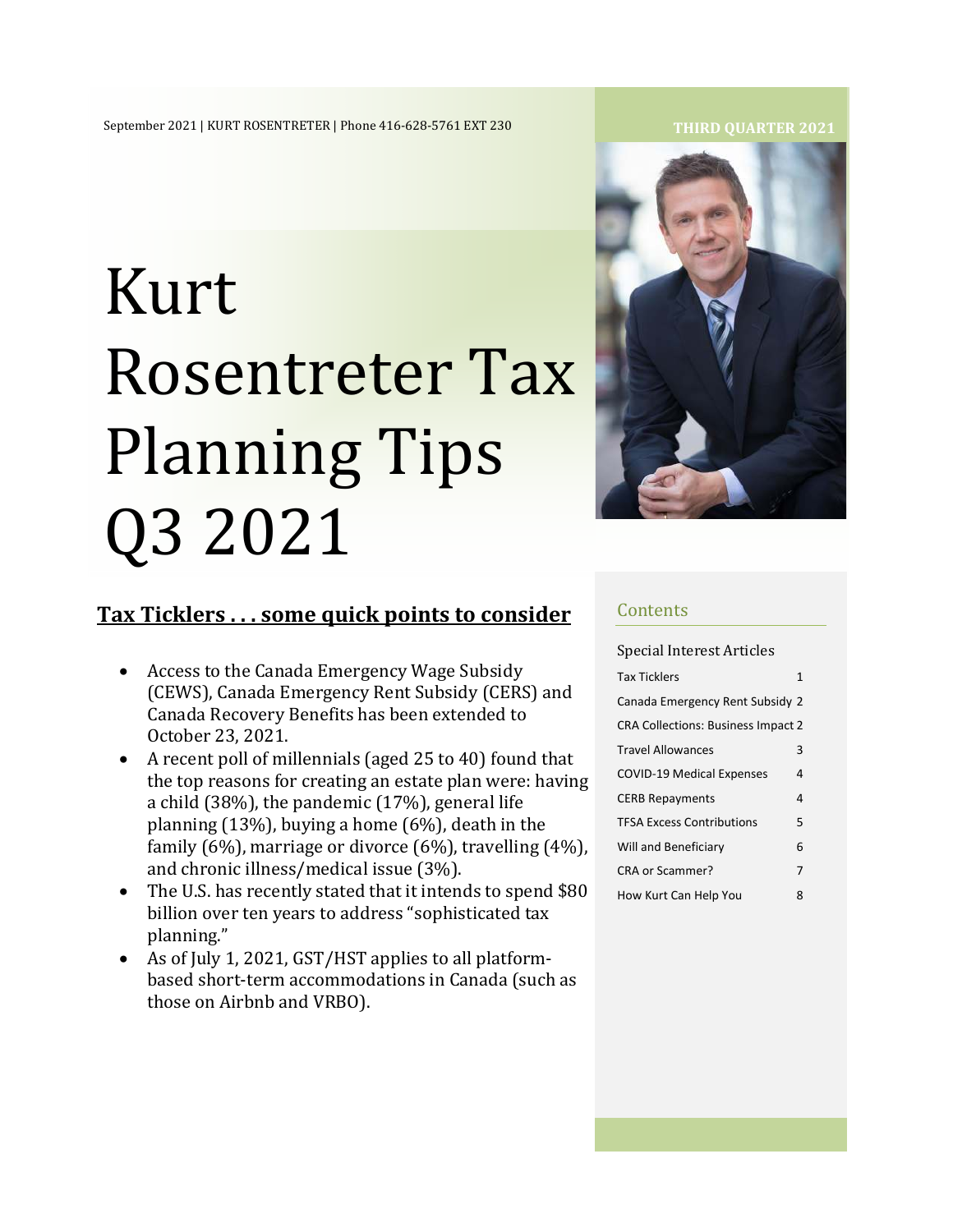#### *Kurt's Comments:*

*Business traditionally conducted in person may have required changes (e.g. services provided virtually; curbside pick-up; delivery) during a lockdown. These changes may permit access to the lockdown subsidy as business continued in some form.* 



#### *Kurt's Comments:*

*CRA can collect your tax liability by requiring your clients to pay them rather than you. To limit the business and operational issues arising from an RTP, steps should be taken proactively to communicate with CRA collections.* 

# **Canada Emergency Rent Subsidy (CERS) More Clarification**

qualifying property. The government has recently extended access to this program until October 23, 2021. CERS provides support to businesses by covering a portion of rent and property ownership costs of

The CERS program has the following two components:

- based on the applicant's revenue decline compared to pre-pandemic earnings; and, • the base CERS which subsidizes eligible expenses
- the lockdown support component, which provides an lockdown under a public health order (due to COVID-19) that must shut their doors or significantly restrict their activities (25% of the revenue derived from the property from the prior period must have been earned from "restricted activities"). additional subsidy for eligible applicants subject to a

#### $T_{\text{st}}$   $\frac{1}{2}$   $\frac{1}{2}$   $\frac{1}{2}$   $\frac{1}{2}$   $\frac{1}{2}$   $\frac{1}{2}$   $\frac{1}{2}$   $\frac{1}{2}$   $\frac{1}{2}$   $\frac{1}{2}$   $\frac{1}{2}$   $\frac{1}{2}$   $\frac{1}{2}$   $\frac{1}{2}$   $\frac{1}{2}$   $\frac{1}{2}$   $\frac{1}{2}$   $\frac{1}{2}$   $\frac{1}{2}$   $\frac{1}{2}$   $\frac{1}{2}$  **Potential Impact on Business CRA Collections:**

parent (s) to work. A bona fide expense would not be expense would not be  $\mathcal{L}$ As some businesses struggle with cash flow, they may be motivated to prioritize suppliers and other creditors power to collect tax arrears and the impact of CRA exercising this power on a business. ahead of CRA. A recent court case demonstrates CRA's

noting that if Parliament had intended to limit such In a June 11, 2021 Court of Queen's Bench of Alberta case, the taxpayer had fallen into arrears in respect of both GST/HST and payroll remittances. Payment arrangements were entered into with CRA to assist in the agreed-upon terms, requirements to pay (RTPs) were issued to several of the taxpayer's clients. meeting the obligations. However, after failing to meet

 $\mathbf{u}$  is students, who were paid  $\mathbf{5}$  hour more than  $\mathbf{5}$ The taxpayer advised CRA that it was considering receivership, which led to the seizure of assets and issuance of more RTPs. One client sent a letter to the taxpayer that noted that CRA had visited them personally to serve the RTP and implied that the taxpayer could be out of business or shut down. Further, the client noted that they were asked by CRA whether they could get their parts from alternate suppliers, and the client indicated that they were now considering doing so.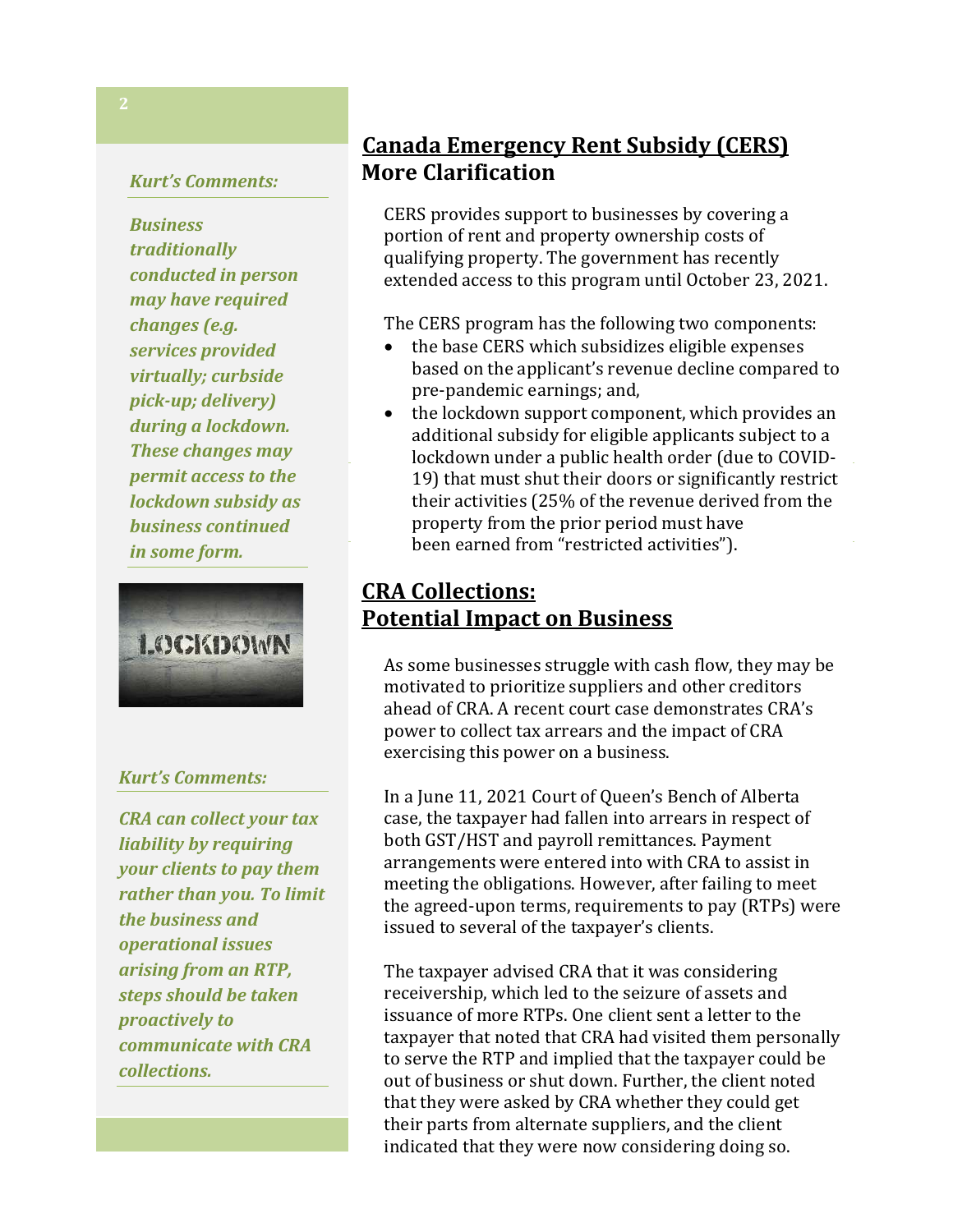## **CRA Collections: (Continued) <sup>3</sup>**

RTPs are legal documents that require recipients (the taxpayer's clients in this case) to submit payment to CRA rather than the taxpayer. The RTP gives priority to CRA over most other creditors.

After the taxpayer had renegotiated a new payment plan, all RTPs were cancelled except for the one to its largest client. After struggling to meet the new payment plan and facing a new withholding liability, CRA once again issued RTPs. Shortly after, the taxpayer lost its largest client (the one that the sole RTP had been issued to previously).

#### *Taxpayer loses*

The court found that CRA and its agents did not owe a duty of care to the taxpayer, that there was no negligence, and that the government's actions did not unlawfully interfere with the economic relations of the taxpayer.

# **Travel Allowances: Limited Distance Covered**

In a March 5, 2021 French Technical Interpretation, CRA commented on whether a travel allowance paid to employees on a per kilometre basis, but only up to a limited number of kilometres, could be a non-taxable allowance.

For the allowance to be non-taxable, it must be a reasonable allowance for the use of a motor vehicle when travelling in the performance of employment duties. Further, measurement of the use of the vehicle must be based solely on kilometres, or the allowance will be deemed unreasonable and therefore taxable.

First, CRA opined that placing a cap on the number of kilometres covered would not mean that the measurement was not based solely on kilometres. As such, it would not automatically be unreasonable.

However, the allowance could still be unreasonable since it may not be high enough in relation to the total motor vehicle expenses that the employee is expected to incur in the performance of their employment duties. If considered unreasonable, the allowance would be taxable.



#### *Kurt's Comments:*

*Structure compensation for the employment use of an employee's vehicle carefully to ensure that any allowance received will not be taxable to the employee. A taxable assessment after the fact can create significant employee / employer issues.*



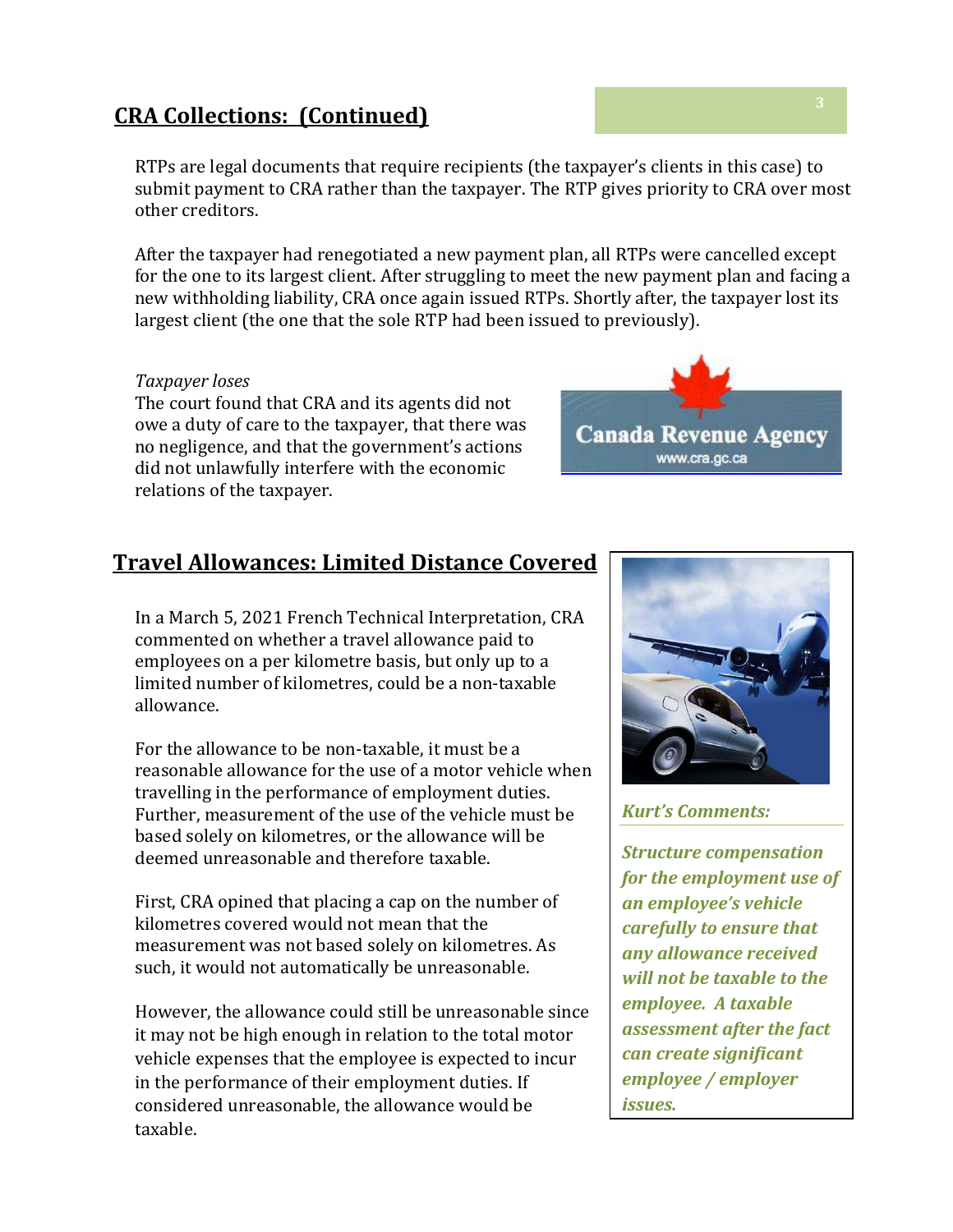

## *Kurt's Comments: Kurt's Comments:*

*Be sure to review wills beneficiary designations and beneficiary when major life events or designations when*  **major life events or** *changes in the family illness/injury can arrive occur. Death or unexpectedly, limiting the critical illness/injury possibility of estate can arrive <i>unexpectedly, limiting compound the emotional the possibility of strife of loved ones after an estate planning individual's passing. updates that can compound the emotional strife of loved ones after an individual's passing.*

# **COVID-19 Medical Expenses: Tax Treatment**

Medical expenses eligible for a personal tax credit are limited to those specifically provided for by the Income Tax Act. While an expense may clearly relate to an individual's health, it may still not be an eligible medical expense. CRA recently provided comments on a number of medical expenses related to COVID-19.

#### **Face masks**

In a February 25, 2021 Technical Interpretation, CRA opined that the costs of a non-medical mask, that is mostly used to protect others from the wearer, would not likely qualify as a medical expense. However, in the specific situation where a medical practitioner prescribes a medical face mask or respirator for a patient to cope with or overcome a severe chronic respiratory or immune condition, the mask or respirator would likely be an eligible medical expense.

#### **COVID-19 vaccines and tests**

In an April 22, 2021 Technical Interpretation, CRA opined that a COVID-19 vaccination received outside of Canada and a COVID-19 test (for example, those required for travel) must be prescribed by a medical practitioner to potentially be eligible as a medical expense. CRA also reiterated that they do not have the discretion to waive the prescription requirement.

#### **Leasing costs of temporary accommodations**

In a January 19, 2021 Technical Interpretation, CRA stated that the leasing cost of a second condominium to protect a family member's health during the COVID-19 pandemic does not qualify as an eligible medical expense.

## **Canada Emergency Response Benefit (CERB) Repayments**

Self-employed individuals whose net self-employment income was less than \$5,000 will not be required to repay CERB, as long as they met all other eligibility criteria.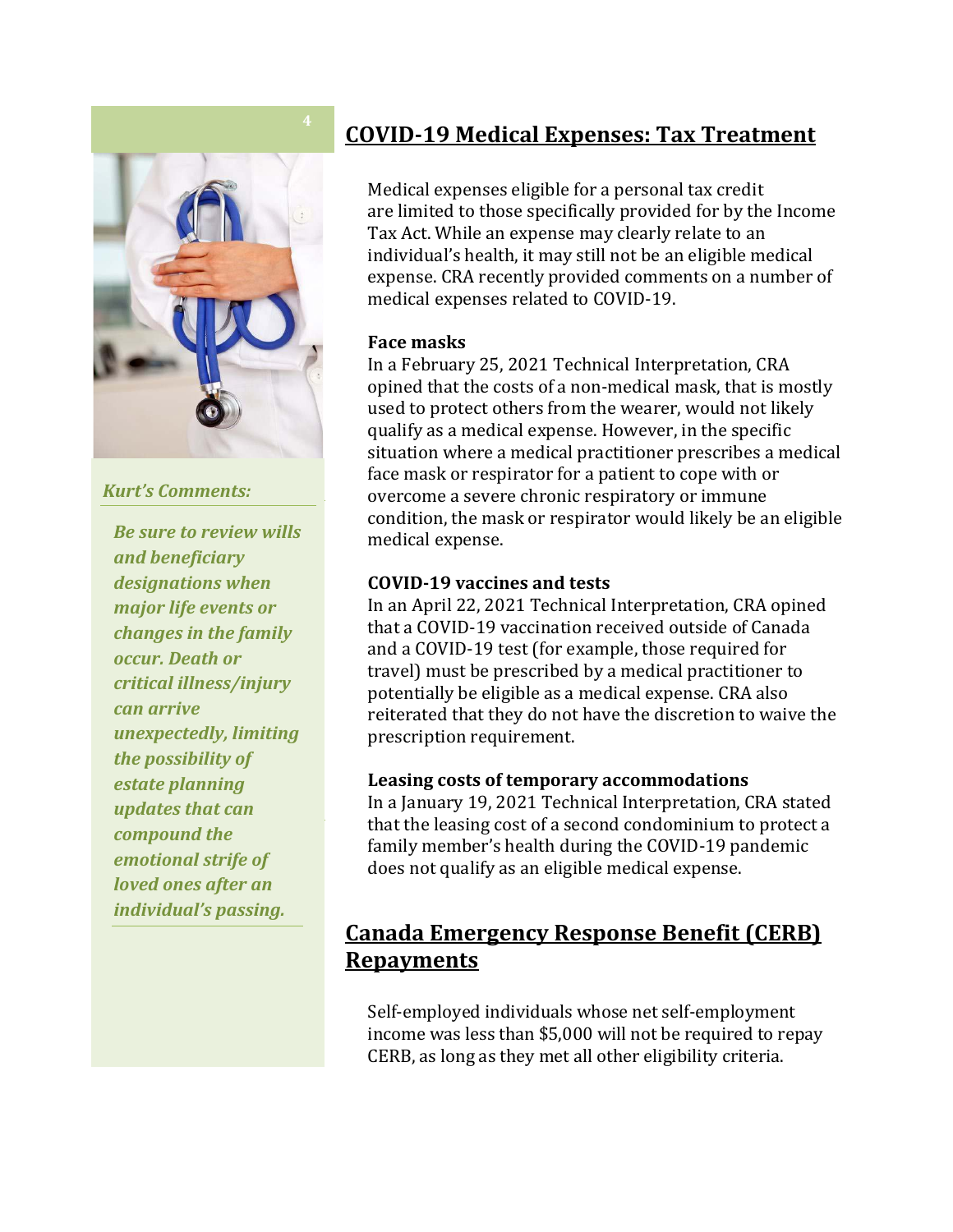#### *Kurt's Comments:*

*If you repaid CERB for the above reasons, make sure to apply to have the amount reimbursed.*



*Kurt's Comments:*

*Under the facts (on the right) CRA does not believe they have the discretion to waive the penalty tax on an excess TFSA contribution. Even where they have that discretion, they often refuse to waive the tax. Care should be afforded to ensure not to make excess TFSA contributions, and if an error is made, it should be corrected as soon as possible.*

## **Canada Emergency Response Benefit (Con't)**

Individuals who have already repaid CERB due to their net income being less than \$5,000 (but meeting all other eligibility criteria) will need to apply by completing Form T180 to get reimbursed for their repayment. Eligible applicants can expect reimbursements within about 90 days of submitting their applications. It is estimated that approximately 6,500 individuals could receive this type of reimbursement. CRA has also noted that, if a taxpayer is reimbursed for their CERB payment repaid in 2020, CRA may reassess their 2020 tax return.

## **TFSA Excess Contributions**

Individuals who contribute excess amounts into their TFSA are subject to a penalty tax of 1%/month on the excess amount for each month that the TFSA is overcontributed. However, CRA has the discretion to waive this penalty tax if the excess amount resulted from reasonable error and the excess contribution, plus any income or capital gains reasonably attributable to them, is withdrawn without delay.

CRA recently considered whether relief on this penalty tax could be provided where the value of the TFSA had reduced to nil. They opined that, as the excess contribution could not be withdrawn without delay, they would not have the discretion to waive the penalty tax. As such, the penalty tax would continue to apply until the individual accumulated enough additional TFSA room to cover the excess contribution.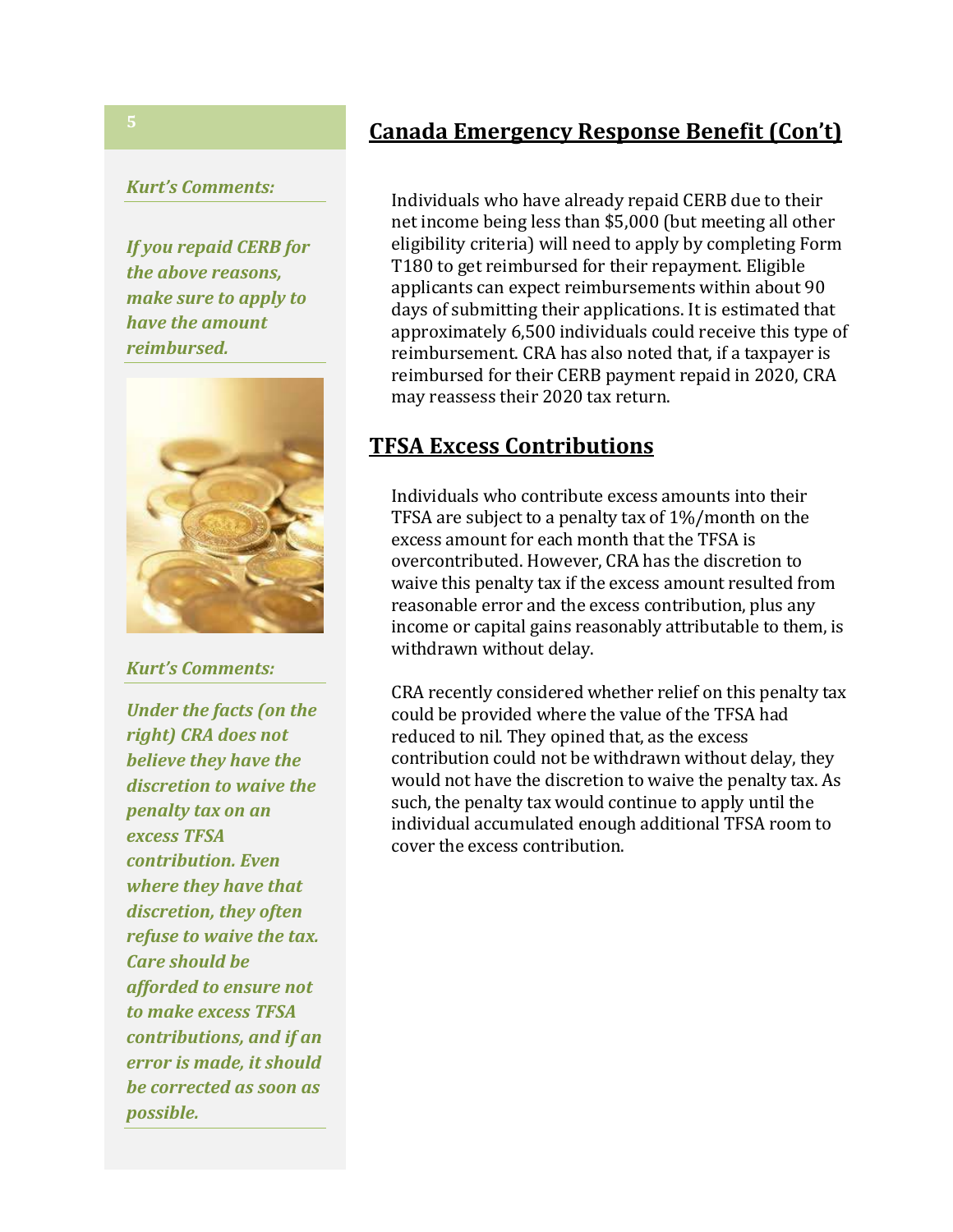#### *Kurt's Comments:*

*Be sure to review wills and beneficiary designations when major life events or changes in the family occur. Death or critical illness/injury can arrive unexpectedly, limiting the possibility of estate planning updates that can compound the emotional strife of loved ones after an individual's passing.*



## **Will and Beneficiary Designations: Are they current?**

#### **RRSP designations**

A May 10, 2021 CBC article demonstrated the importance of reviewing RRSP beneficiary designations. The article discussed the unfortunate cascade of events where, in 2018, a 50-year-old individual went to the hospital for stomach pain and was diagnosed with cancer. He passed away three weeks later, leaving a spouse and a child. It appeared as if the deceased had not reviewed the designated beneficiary on his \$685,000 RRSP, which remained his mother from the time when he had originally set it up while single. Not only did this mean that the surviving spouse and child would not receive these savings, but also that they were effectively liable for the tax on the RRSP funds. Although the will included a clause making the spouse the 100% beneficiary of the estate, this did not override the RRSP beneficiary designation.

While the spouse and mother were able to settle and cover the tax bill with the proceeds of a life insurance policy, the case serves as a good reminder to review whether insurance and registered account beneficiary designations match the current intent of the parties.

#### **Wills**

In a March 16, 2021 Ontario Court of Appeal case, a dispute arose over the interpretation of a will regarding how proceeds from the sale of a cottage were to be distributed. As the deceased's daughters held a life interest in the cottage, the cottage was not sold until more than 40 years after the original owner's death. The proceeds from the sale of the cottage were to go to the grandchildren. However, within the 40-year period, one of the grandchildren passed away. At issue was whether the proceeds should be split among the four surviving grandchildren, or in five parts, with the deceased grandchild's estate and beneficiaries receiving a fifth.

The court used the "armchair rule," which seeks to interpret the will using the same knowledge that the testator had when making the will and determined that it should be divided into four.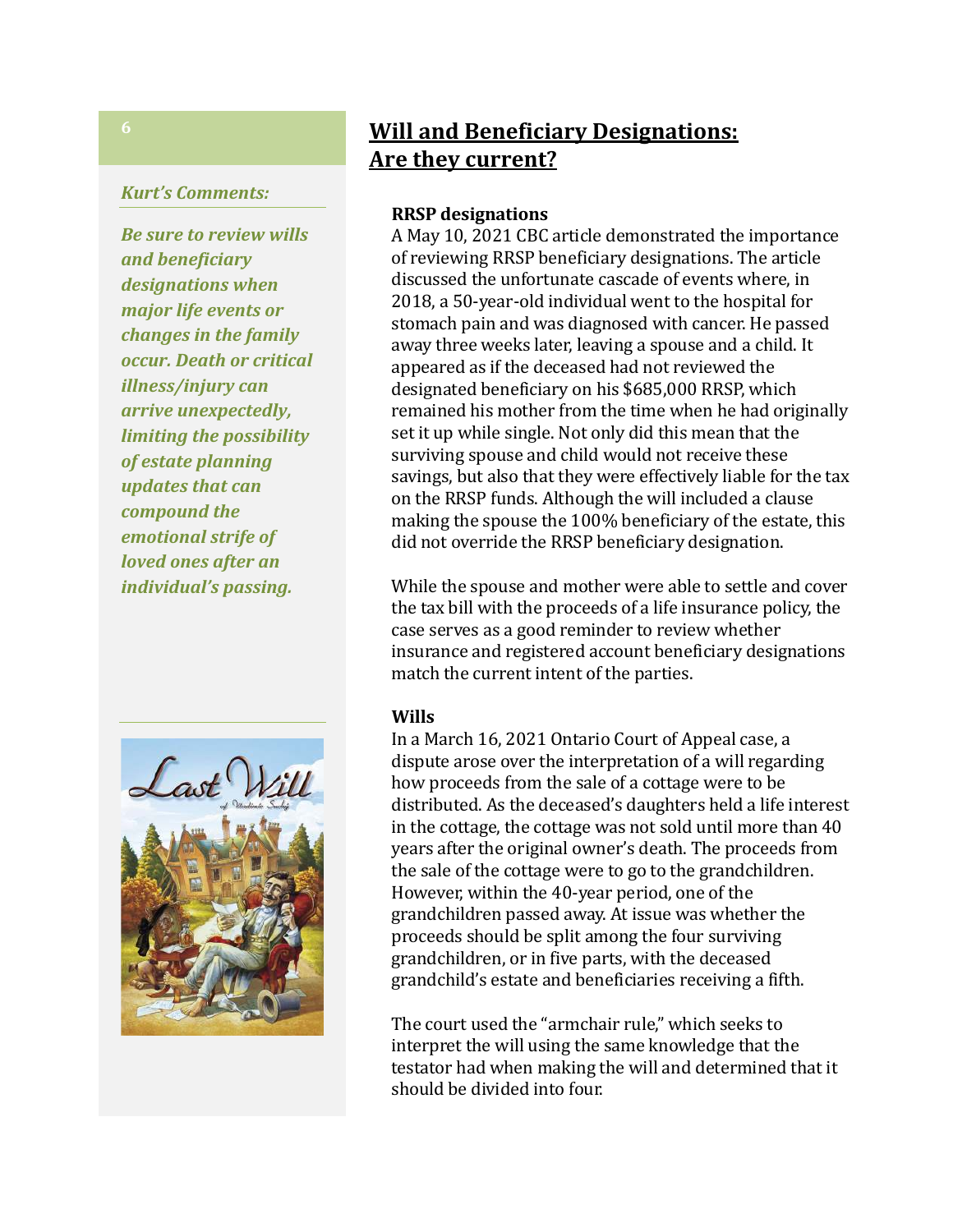





# **CRA or Scammer: Who is it?**

Most, if not all of us, have received a call from someone claiming to be from CRA. They may threaten arrest or other such actions if a tax bill is not immediately paid via iTunes or Bitcoin, for example. While some of these calls have become easier to identify as fraudulent, scamming techniques and systems constantly evolve.

On May 26, 2021, CRA released a Tax Tip which discussed why a taxpayer might be contacted by CRA, when to be suspicious, and how to report potential scams.

Some signs indicating that the caller may be a scammer include:

- they do not provide proof of CRA employment (such as a name and an office location);
- they pressure you to act immediately;
- they ask you to pay with gift cards, cryptocurrency or some other unusual manner;
- they ask for information not normally included on your tax return or not related to amounts owed CRA, such as a credit card number; and
- they recommend you apply for benefits and ask for related information.

To verify a caller is a CRA employee, CRA recommends that an individual:

- tell the caller that they first want to verify their identity;
- ask for, and note the caller's name, phone number, and office location;
- call the CRA phone number from the official CRA website to confirm that the call was legitimate; and
- call the CRA employee back.

To report a scam, go to antifraudcentre.ca or call 1-888- 495-8501.

*Kurt's Comments Follow these instructions if you suspect a call is from a fraudster or scammer. Give us a call if you are uncertain how to respond to a call from CRA, whether or not it sounds legitimate.*